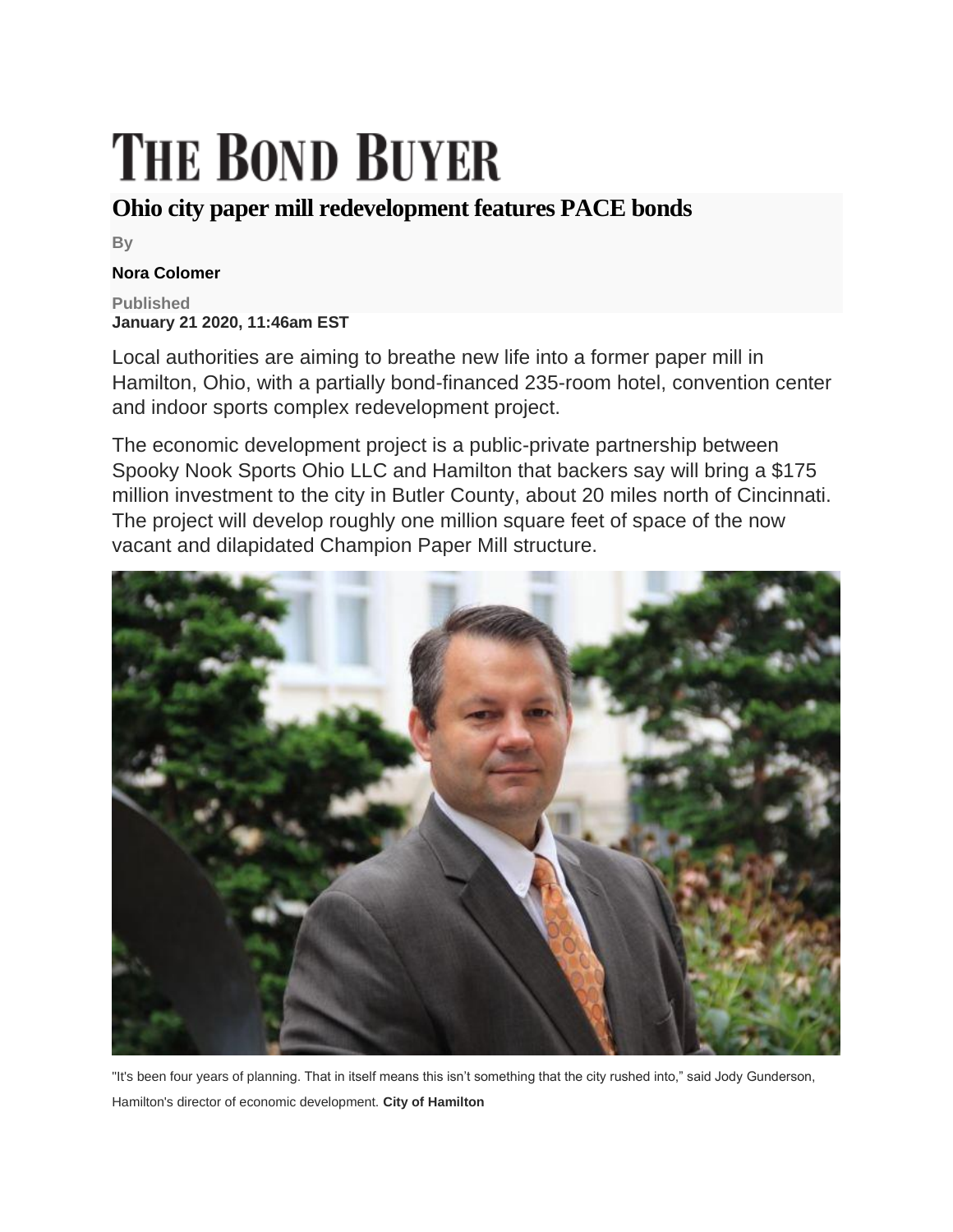To help fund the project, the Hamilton Community Authority is selling \$19.4 million of tax-exempt tax-increment financing revenue bonds, \$16 million of taxable community charge bonds, and \$50.2 million of taxable property assessed clean energy bonds. The bonds are scheduled to price on Thursday.

It's the city's first time issuing Property Assessed Clean Energy bonds. The energy efficiency benefits are a plus for the project that allow for PACE financing, said Richard Hatton, a managing director of public Finance at Piper Sandler, the lead underwriter on the deal

"This is a major commitment to sustainability," Hatton said. "In addition to the integration of energy efficient improvements the project will secure its power from the City of Hamilton utility."

The project is the first for the city to use the special assessment, but Jody Gunderson, Hamilton's director of economic development, said that there are several others that are waiting in the wings.

"What I would say about this particular project is that it's been four years of planning. That in itself means this isn't something that the city rushed into," Gunderson said. "We are reusing and repurposing a building that was one housed by a paper mill company and that was near and dear to the community for over 100 years. To be able to use that building is really very important to a lot of people that have lived here for quite a long time."

Gunderson said that from an economic development perspective the project is a way for the city to further diversify its economy. The mill redevelopment has already brought restaurants and small businesses to the city's entertainment corridors "specifically because they know this project is coming along so it's already helping us grow our economy outside of the project itself."

According to the executive director of Infrastructure for the city, Hamilton has an environmentally conscious energy portfolio. On average, 45% of the electricity generated is supplied by clean, renewable hydroelectric (run of the river) generation.

PACE bonds are payable from special assessments on the property and the assessments are added to the property tax bill and collected like regular property taxes.

"Much like other forms of TIF or special assessment bonds, PACE bonds are appealing to investors because they are payable from property taxes and have a first lien equal to all other property taxes," Hatton said. "Compare this to a mortgage or any obligation that is subordinate to a tax lien, where the creditor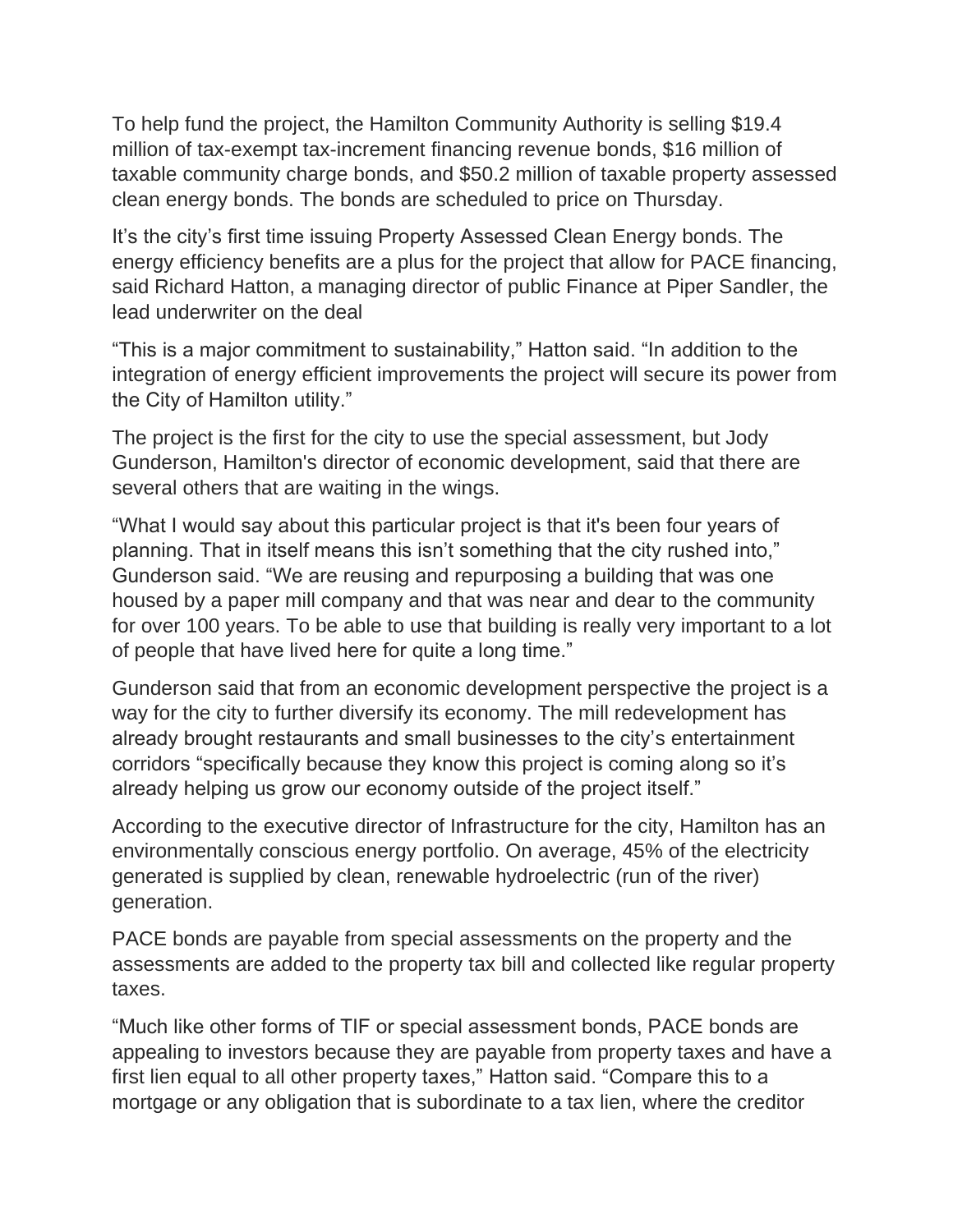may have to take a haircut on their investment in order to satisfy the priority of any unpaid tax lien obligations. The taxes must be paid first."

In the Hamilton paper mill project, the property has been appraised with a stabilized value of \$163.9 million. The roughly \$50.27 million of PACE bonds expected to be issued represent roughly 30% of the anticipated stabilized value. Hatton said this leaves a healthy buffer of "equity" to ensure they are repaid.

The Hamilton city council approved legislation in May last year for an Energy Special Improvement District to allow for the clean energy improvements to be financed at the complex. Those clean-energy improvements include lighting, heating and air conditioning, windows, roofing, electrical equipment, even elevators, which will be repaid over time through the increased property tax.

"This is not on the city's books — along with the ECID we formed the Hamilton Community Authority, which is a completely separate entity from the city of Hamilton and they are actually the ones issuing the debt," said Dave Jones, the city's director of finance.

The tax payments will go to the Butler County treasurer's office. The county will forward the money to Hamilton's city government, which in turn will make required payments on the bonds.

The money is collected by the county because it a special assessment. To help finance that equipment at the proposed Spooky Nook at Champion Mill complex, taxes on the properties at 600 North B St. and 601 N. B St. will be increased by special assessments of \$37 million, to help fund PACE improvements that can be financed for up to 30 years.

This facility is modeled after the Spooky Nook facility in Manheim, Pennsylvania, which opened in 2013 and attracted 1.4 million guests in 2019.

The Hamilton facility is anticipated to have 10 maple hardwood courts, over 100,000 square feet of sport court surface suitable for athletic events, trade shows and banquets, two full-size turf fields, a 40,000 square foot orthopedic center, a 60,000 square feet of fitness and sports performance center, a 5,000 square-foot climbing gym, restaurants, and a childhood care center. The complex is scheduled to open in mid-2021 and projected attract 1.25 million visitors in its first 12 months.

Piper Sandler is the underwriter with Keating Muething & Klekamp as underwriter's counsel. Bradley Payne is municipal advisor. Squire Patton Boggs is issuer counsel and bond counsel for the TIF and charge bonds. Frost Brown Todd is bond counsel for the PACE Bonds.